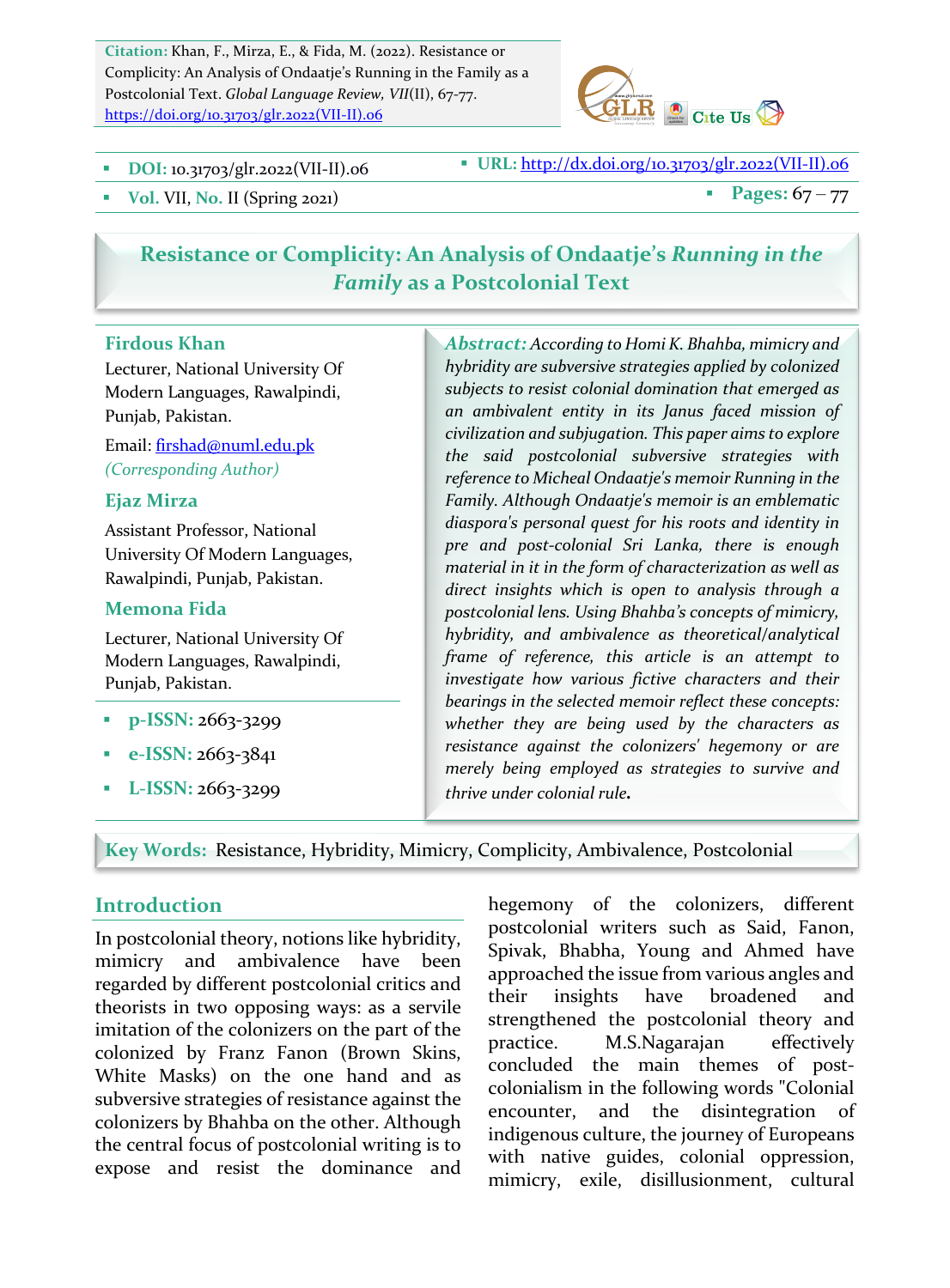identity, double consciousness, hybridity, unhomeliness and alienation" (190).

Postcolonial theory has been instrumental in exposing the hypocrisy of the colonizers and played a role in the political as well as cultural decolonization of the people of the colonized nations. Although colonialism per se has ended and all the excolonies have been able to achieve political freedom to some extent, they are still far from complete cultural decolonization at both individual as well as the collective level, and thus the postcolonial theory still remains relevant. The legacy of colonial encounter and its resultant disintegration of the indigenous cultures has persisted in the liberated countries in disillusionment form, double consciousness, hybridity, and mimicry, resulting in complex identity issues.

Generally speaking, people are said to possess unique personalities, however, their lives are to a large extent governed by the parameters set out by their respective societies. Most people never stop to ponder upon the fact that the sets of principles and values, by which they are living their lives, have been passed down from previous generations because these cultural structures give them the sense of having an anchor. Nevertheless, this sense of stability undergoes an enormous upheaval when, under colonialism, the pressure of change from another dominant culture with a contrasting or opposite set of values is so immense that their once-familiar world disappears. In such situations, the need to adapt to this social change forces people to turn to practices like mimicry, hybridity and double consciousness to bend to the changed way of life. This oftentimes challenging change in life is an aspect that writers can use, and relate to their work.

Authors who choose to pen novels or memoirs have it in their power to endow their characters with diverse personalities, having unique ways to tackle the vagaries of life. These fictive creations behave differently depending on whether they are being created to live under unfettered conditions or their lives are yoked with colonialism. The reality of the colonized cultures have been under stress from the colonizers' cultures during the Colonial era has been used by the authors like Achebe, Roy, Sidwa, Ondaatje, and others in their works to create characters who have hybrid identities or confront a loss of identity. These works describe colourful characters who come up with various ingenious techniques to cope with problems of life during and after the colonization of their countries. In this research paper, the characters from Canadian based novelist and poet, Ondaatje's *Running in the Family*, have been examined to see how and to what purpose they employ the strategies of mimicry, hybridity and ambivalence in their lives through and afterwards colonialism. In my reading of the memoir, I have observed a prevalence of the themes of postcolonial cultural ambiguity, hybridity and mimicry not only in the characterization but also in the narration. Although, the postcolonial lens has been used to analyze Ondaatje's memoir by previous researchers, the focus of their research has been on characteristics such as nationality, displacement, and alienation, while ambiguity, hybridity and mimicry have escaped the critical attention of the researchers so far.

## **Literature Review**

Michael Ondaatje, a well- known Sri Lankan Canadian author belongs to a hybrid family of Dutch, Tamil and Sinhalese descent and his literary creations are informed by his colonial and diasporic experiences. His book *In the Skin of a Lion* (1987), narrates the lived experiences of the South-Eastern Europeans settled in Toronto in the 1930s, and how they contributed to building the modern city. Rich with intertextual suggestions, this narrative becomes the voice of the shadowy people and presents multicultural range of the Canadian society. One of his novels, The English Patient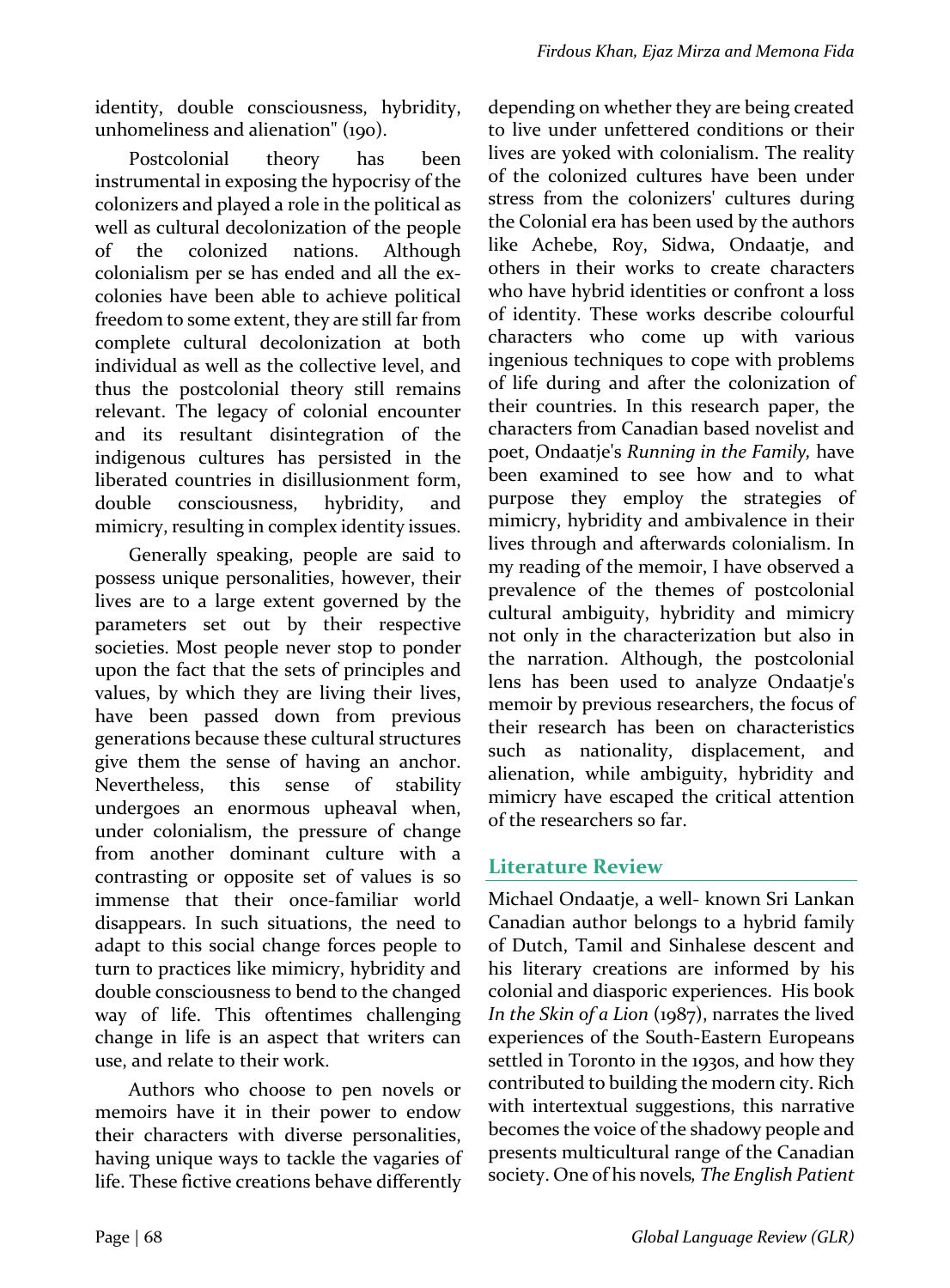(1992), which won the Booker Prize, imaginatively captures British Empire's disintegration after World War II in its depiction of four randomly assembled characters in an abandoned villa following the Allied march into an Italian land. Both the above-mentioned novels also deal with the concepts of identity, hybridity and mimicry in unique ways. Another famous novel by him, *Anil's* Ghost (2000), takes a penetrating look at the ongoing civil war in the country of his birth, Sri Lanka, and raises issues of identity as Cook posits, this text goes beyond the 'resistance' of postcolonial literature into the region that demands "a theory of process rather than product"  $(P_2)$ 

*Running in the Family* by Ondaatje, which is the central object of study in this paper, is a memoir written in a postmodernist style that grapples with the questions of identity in Sri Lanka's pre and postcolonial world. Commenting on autobiographical writing in the context of post-colonialism, Gehrmann states that such writings have been employed by authors to sort out the subjectivity of their memories in reconstructing their life stories by means of self-focused narrations. These autobiographical narratives may present shared cultural characteristics as well as "the individual as a representative for the communities from which the subject emerges"  $(923)$ . He adds that the cultural hybridity that marks the postcolonial self does not lead merely to discord, fragmentation or psychological but also brings about rewarding textual parleys to the life story of a self that is inscribed with open and manifold belongings.

Löschnigg observes that, in *Running* in the Family, Ondaatje explores his Sri Lankan roots in an ingenious and vastly idiosyncratic style, by combining anecdotes related to family history and poetic renditions and old family photographs. In his article that explores Running in the Family as a postcolonial and postmodernist quest, Leahy points out that it resists the imperial compulsion of attempting to misrepresent its ideology as impartial and objective while the native as inconsequential in its "subjective blurring and multiplicity of everyday facts and in a consequent re-centering of the local as primary as opposed to peripheral"  $(p 6)$ .

In their article, "Michael Ondaatje's *Running in the Family* and the "familiagraphic" Gaze", Joseph and Barnwell view Ondaatje as playing the role of a "family history detective" searching for his lineage in a maze of complex Sri Lankan history. Exploring the operation of family memories in conjunction with diasporic imaginings as they emerge "from both the colonial archive and the oral histories of his relatives in Sri Lanka and elsewhere"  $(p 2)$ , they argue that the memoir's "familia-graphic" gaze demonstrates that even when "proof" of inherited material culture, is tangible and concrete, it retains its ambiguity and remains open to interpretation.

Robert Young assertions that "postcolonial theory is always concerned with the positive and the negative effects of the mixing of peoples and cultures" (Young 69). As this mixing of culture in different ways is the focus of this research, a discussion of Bhaba's ideas on hybridity, mimicry, ambivalence, and other related concepts forms part of the literature review. It can be argued that Bhabha's work especially his acclaimed book *The Location of Culture* appears as one of the most influential in the postcolonial field in recent years due to its remarkable handling of complex questions such as mimicry, the ambivalent site of colonial enunciation or ambivalence, hybridity, the "time-lag" of culture's liminality, minority agency etc. At the central of Bhabha's critical venture is the strong belief that colonialist discourse, because of its own intrinsic ambivalence and the nature of language as such, had never attained complete discursive domination over the colonised "other". This premise led Bhabha to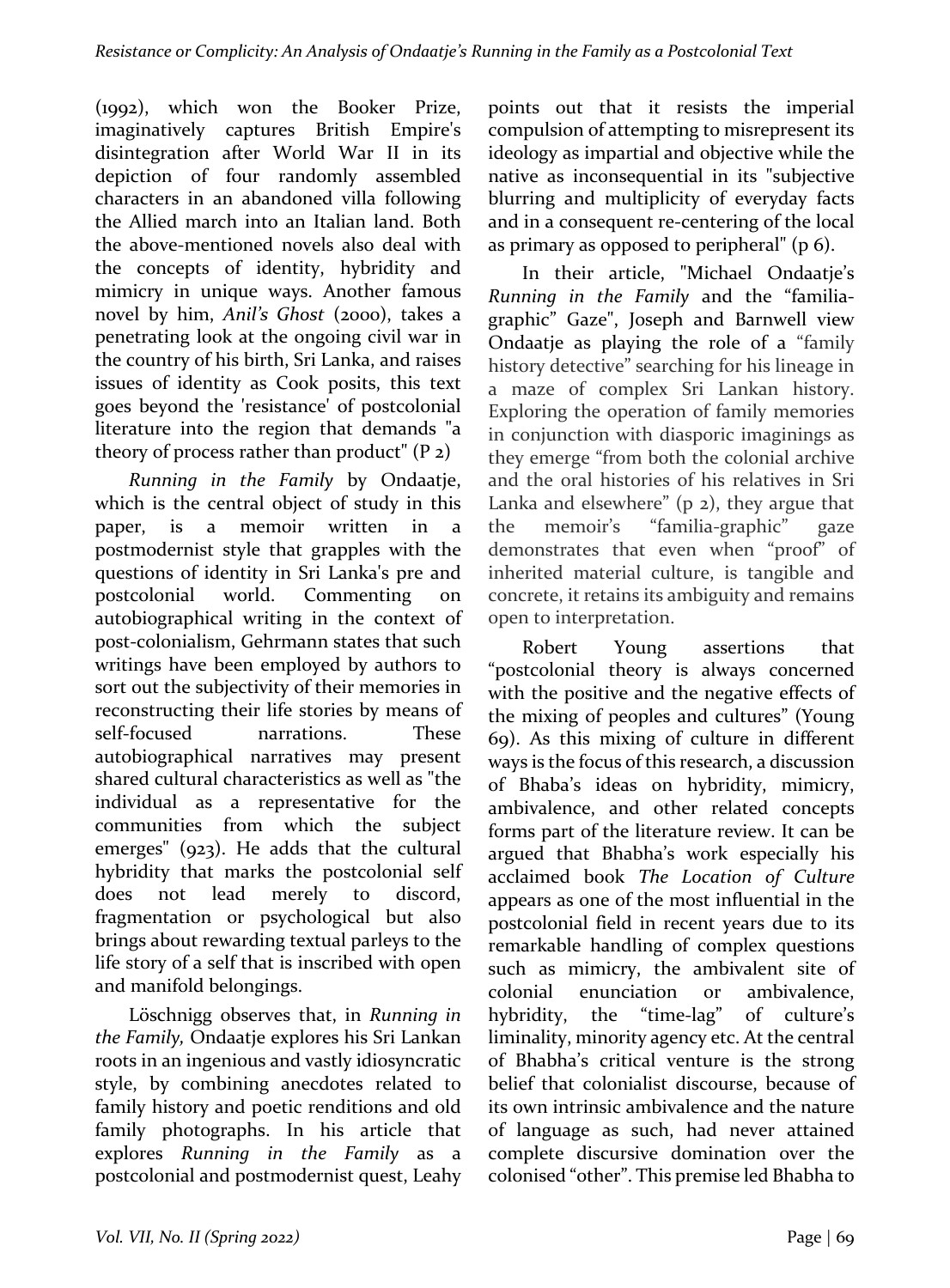reject Said's binary theoretical structures which established that all power lay with the coloniser and to take Said's theory into the realm of the ambivalent  $(166-189)$ .

Within the ground of postcolonial studies, his reinvigorating of Fanon's *Black Skin,White Masks*, and his reconceptualisation of strategies of mimicry within the colonial showground have discovered a new aspect to the colonial relationship. As a cultural theorist, his work has moved towards a theorizing of hybridity which dismantles static views of identity and opens up a new discursive space where subaltern groups can inscribe cultural difference. The clash between the coloniser and the colonized have produced new forms of identity and throughout Bhabha's work there is the constant performance of a theory that discards all essentialist concepts of nation, gender and cultural practice. Bhabha's history of humanity is a hybridist construct relegating all else as myth. According to him hybridity, the third space, or the in-betweenness of culture is not the thin edge of bland multiculturalism which wishes to dictate its cultural hegemony. Rather, Bhabha's work strives towards a new yet non-essential space from where all those previously silenced subaltern groups could speak from. It is for this reason that Bhabha's cultural theories are chosen in relation to the work of Ondaatje as they both lived the postcolonial experience and subsequently migrated to the West. Moreover, both authors have established uniquely singular discourses that borrow from a postmodern consciousness, yet transcend it to produce something new. Additionally, Bhabha's precise theorising of mimicry and hybridity are the most suitable routes to understand the development within Ondaatje's literary representation.

# **Theoretical Framework: Colonial Ambivalence, Mimicry and Hybridity**

The notion of cultural hybridity refers to the coming together of diverse cultural fragments, including, but not limited to, nationality, language, race, and religion. In Bhabha's work, cultural hybridity refers to the blending of diverse cultural influences, thereby subverting the notion of untainted or authentic cultures. According to him, cultural hybridity poses challenges to cultural hierarchies: "Hybrid strategy or discourse opens up a space of negotiation where power is unequal but its articulation may be equivocal. Such negotiation is neither assimilation nor collaboration. It makes possible the emergence of an 'interstitial' agency that refuses the binary representation"  $\alpha$  (Culture's  $\alpha$ <sub>34</sub>). This challenges Said's classification of cultures of East and West as Bhabha moves outside of cultural binaries and hierarchies with his theory of cultural hybridity.

According to another construction, "hybridity is the essence of the postcolonial self. It is made up of the prodigal and the foreigner in one. In other words, a self, inherited from its history and blood translated into a self-made self. The prodigal son is an apt metaphor for the relativity of the postcolonial point of view" (Ganapathy-Dore 7). Interestingly, postcolonial hybridity in this sense blends the objectivist view of identity with the discursive approach. Bhabha writes that "hybridity' is the double consciousness of the colonized hovering between submission--that is to say, submission to authority but with a difference, submission to authority on one's own terms". In colonial and postcolonial writings, it generally refers to colonial or ex-colonial subjects belonging to Asia or Africa who have been able to find a balance between eastern and western cultural attributes. However, in Bhabha's initial usage of the term, he alludes to its subversive potential as he contends that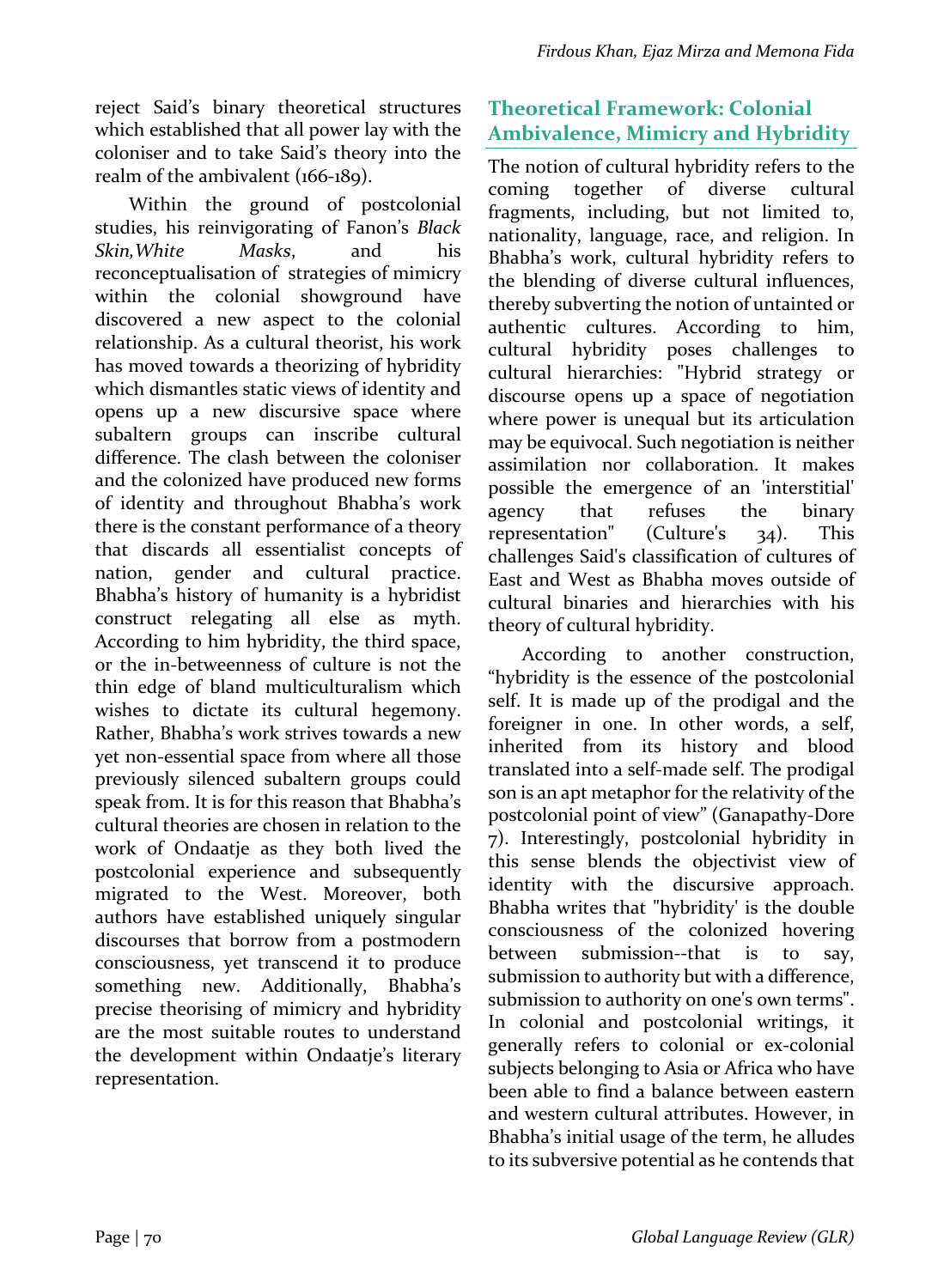" postcolonial discourse in terms of mimicry, hybridity, sly civility, produces a subversive strategy of subaltern agency that negotiates its own authority through a process of iterative 'unpicking' and incommensurable, insurgent relinking"(Location  $265$ ).

Encapsulating his views on mimicry, Bhahha states "The desire to emerge as 'authentic' through mimicry- through a process of...repetition–is the final irony of partial representation" (126). Thus, mimicry of Englishness by the colonized is a version having intrinsic variations upon a refrain and not an authentic representation of the original. From this perspective, mimicry becomes the colonizers' instrument in their program of civilizing the natives. The Other is urged by the Other to remain normal by repetition of its actions and conduct. Moreover, the gap between the two must be preserved distinctly, so that the difference remains since the goal is to create "a subject of a difference that is almost the same, but not quite" (Location 122) which unsettles both. Bhabha has borrowed his concept of mimicry from Lacan who views mimicry as a defensive measure: "The effect of mimicry is camouflage. It is not a question of harmonizing with the background, but against a mottled background, of becoming mottled - exactly like the technique of camouflage practiced in human warfare (qt. in Location  $172$ )". This shows mimicry not as an act of servile imitation but a strategy of survival in an alien culture.

Ambivalence is defined as a state in which a person is governed by conflicting sentiments and attitudes which result in his embrace or rejection of the colonizer's cultural values. The researcher has used this concept in the current paper to study the characters' confused and ambivalent sentiments and the way in which the author has described them. In The Location of Culture, the 'pedagogical' and 'performative' roles of 'the double time' in the postcolonial narrative are elaborated by Bhabha. He

ascribes the pedagogical role to the external impact, while the performative role consists of everyday experiences, the consciousness of memories and images. When these two sides are unable to converge in the matter of identity in the postcolonial state, ambivalence is produced, which is a state of in-betweenness. In this ambivalent state, identity is synchronized out of the existence of contradictory and disparate realities. There is a continual interplay of the opposites in the postcolonial discourse. His investigation, based principally on Lacan's conceptualization of mimicry as a form of mask focuses on colonial ambivalence. In his analysis, the "colonizer appears as a snake in the grass who speaks in a tongue that is *forked*" and produces a mimetic representation that "emerges as one of the most elusive and effective strategies of colonial power and knowledge" (Location 122). 

Bhabha is aware how colonial power diligently fashions state of the art strategies of control and dominance whereby while cognizant of its transience, it is also keen to craft the means that can warrant its strength in economic, political and cultural arenas, through the formation, in Macaulay's words in his "Minute on Indian Education"  $(1835)$ , "of a class of interpreters between us and the millions whom we govern  $-$  a class of persons Indian in blood and colour but English in taste, in opinions, in morals and in intellect" – in other words, by the creation of that class of people who Frantz Fanon was referring to in the phrase, "black skin/white masks," or as "mimic men" by V.S.Naipaul.

## **Analysis**

Cross-cultural encounters have come to be a substantial theme within the arena of postcolonial literature and theory. Ondaatje's work has been recognized for the complex charting of postcolonial cultural hybrid experiences. Cultural hybridity, identity and otherness entangled together form a unique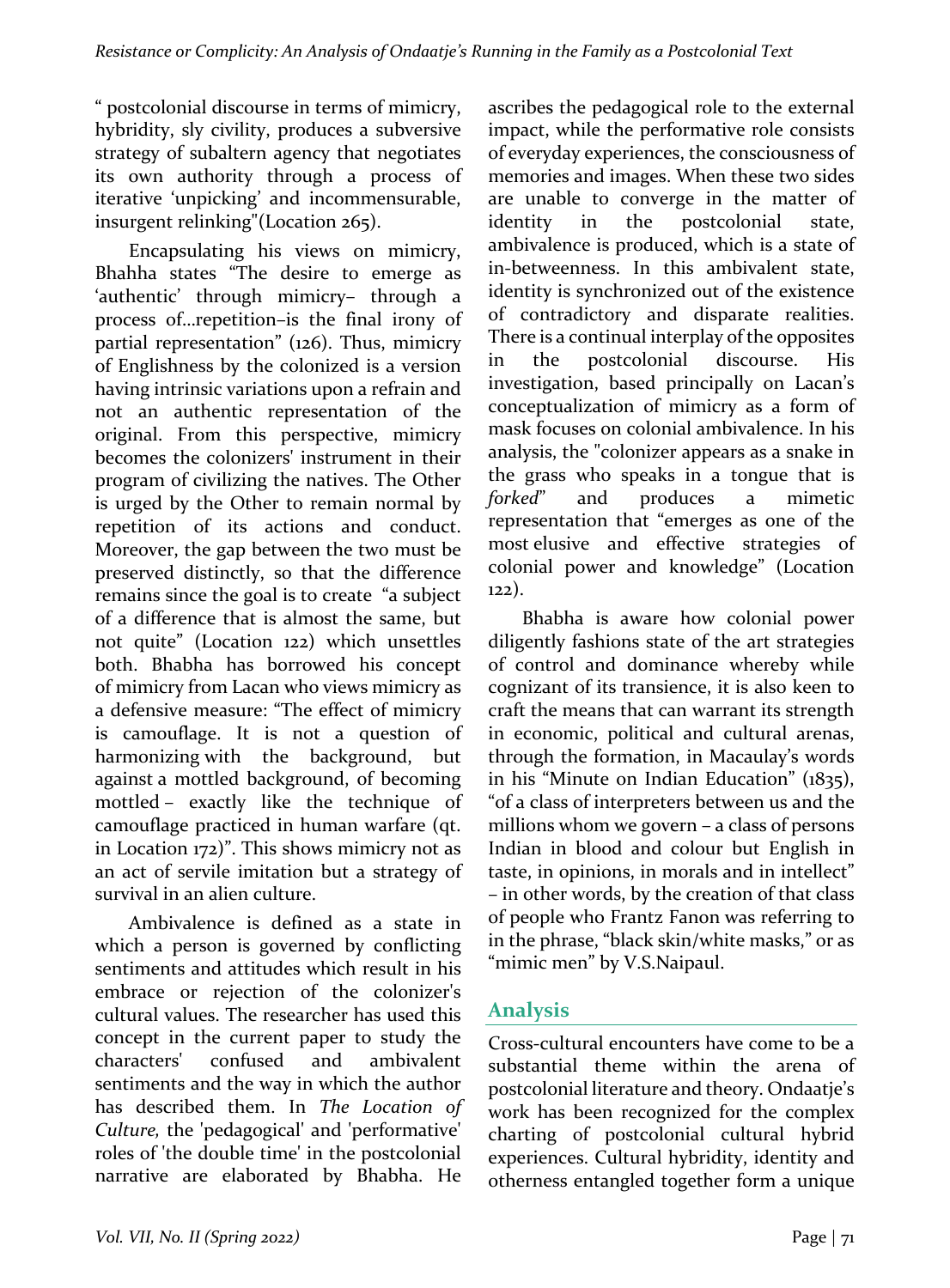entity. His work represents an intricate thematic connecting of these issues; indeed, they can be understood as central concerns in his work. The experience of hybridity that Ondaatje explore is conflicting in nature and contains inherent tensions. *Running in the Family* is Ondaatje's search for his roots and identity by exploring the history of his family in Sri Lanka through meetings with his surviving relatives and family friends and listening to their stories of the past. The past goes back to the colonial as well as postcolonial times that shaped the personalities, attitudes, and life styles of these people. It is important to note that Ondaatje's ancestors came from a mixed racial background as the first Ondaatje came to Ceylon in the  $16<sup>th</sup>$  century and was offered land and a foreign wife because of his successful treatment of the governor's sick daughter. On the maternal side also he seems to have mixed origins as the names Dickman and Gratiaen suggest. They all belonged to an elite class with western education and lived a life of luxury in Ceylonese society. However, in spite of their western education and material well-being, "there was a large social gap between this circle and the Europeans and English who were never part of the Ceylonese community" (Ondaatje 33). This demonstrates Bhahba's argument that although colonizers wanted the natives to get western education and imitate there a way of life, they were not recognized as similar to the white: "the distance between these two is to be maintained distinctly, so as to remain different as a subject of a difference that is almost the same, but not quite (Location  $122)$ ".

Most of the characters in the memoir exhibit traits of hybridity, mimicry and ambivalence at various levels, but in this research I have focused on three characters; the narrator's father Mervyn Ondaatje, his paternal grandfather Philip Ondaatje, and his maternal grandmother Lalla and the narrator himself. Ondaatje claims that Philip was a man of strict and aloof nature and a lawyer by profession who was successful in amassing great wealth through land deals and retired as he said he would at the age of forty. He wealth enable him to build the family home, "Rock Hill" on a prominent spot of land right in the heart of the town of Kegalle and he lived there for most of his life ignoring everybody in Kegalle social circles who thought were beneath his social status. This attitude earned him the reputation of a snob in Kegalle. He tried to be a loving family man and "The whole family kissed each other goodnight and good morning, a constant tradition in the house". Ondaatje writes ironically that though Bampa (Philip Ondaatje) was determined to be a good father and a patriarch "living in his empire acres of choice land in the heart of Kegalle" (50) his whole family lived in terror of him. Ondaatje adds that "Like some other Ondaatje's, Bampa had a weakness for pretending to be English and, in his starched collars and grey suits, was determined in his customs" (50). He shares that his elder brother, who was only four years old then, "still remembers painfully strict meals at Rock Hill with Bampa grinding his teeth at one end of the table—as if his carefully built ceremonies were being evaded by a weakwilled  $family''$  (50). The narrator's observation that "It was only in the afternoons when, dressed in sarong and vest, he went out for walks over his property (part of a mysterious treatment for diabetes), that he seemed to become a real part of the landscape around  $\lim$ " (50) exposes the unnaturalness of his grandfather's personality when he tries to mimic the lifestyle of the colonizers.

The way Ondaatje describes his grandfather Philip Ondaatje, he appears as a typical example of a mimic man who tries to imitate the colonizers' lifestyle as his starched collars and grey suits and insistence on eating in English style demonstrate. He even avoided the social circle in Kegalle in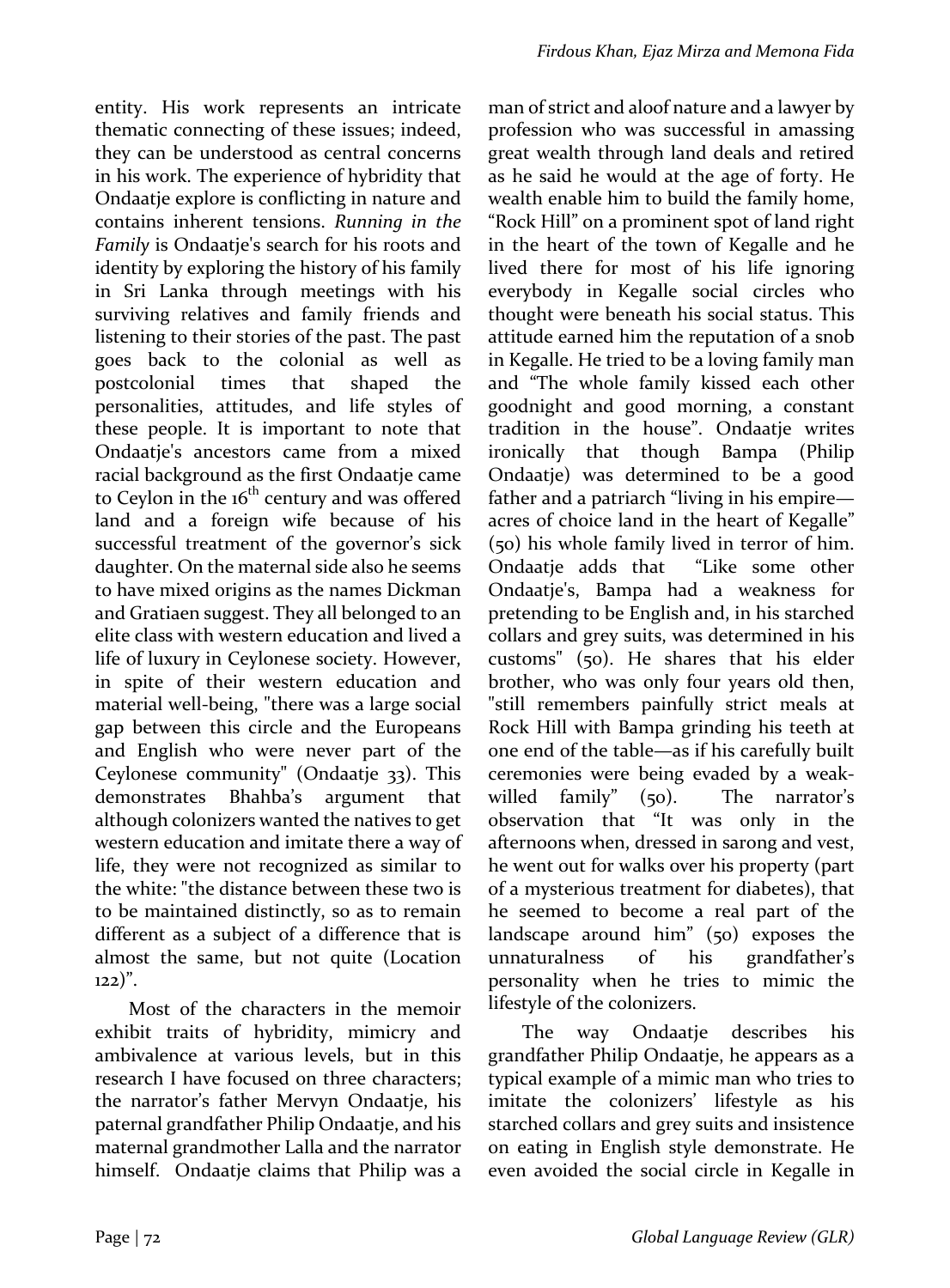imitation of the English who avoided the local community. Ondaatje's use of the word "empire" for his grandfather's large estate also supports the view that he identified with the colonizers. Even his failure to become a good father and patriarch as his whole family used to be in terror of him reflects on the colonial rule which claimed to bring civilization but in reality brought about the subjugation of the natives, thus exemplifying the ambivalence of the colonizers. His character exemplifies the type of colonized subjects Macaulay mentioned they wanted to produce "a class of persons Indian in blood and colour but English in taste, in opinions, in morals and in intellect". His visiting England every two years to buy new crystal and to learn latest dances suggests that like English he considered England as the mother country that he has to go for pilgrimage regularly. He can be considered a member of the national bourgeoisie who Fanon asserts: "Turns its back more and more on the interior and on the real facts of its underdeveloped country, and tends to look toward the former mother country and foreign capitalists who count on its obliging compliance" (Fanon, 120).

Although, Bhabha does not clearly demarcate how mimicry can play a subversive role in postcolonial discourse yet he often seems to hint at this idea. Perhaps mimicry can rupture the myth of western superiority by showing colonized individuals successfully adapting to the western style of living as Bhabha argues that in the colonial context, "mimicry is firstly the act of repetition itself that actually overwrites the original concept of Englishness". But the cost of this overwriting to the colonized is quite high as he is alienated from his own people and culture. In the character of Philip Ondaatje the use of mimicry does not seem to serve any subversive function against the colonial authorities rather it shows the internalised inferiority complex of the native culture which he wants to shun in favour of

the English culture and thus shows his complicity with the colonial rule rather than resistance. Interestingly the only time he follows his own culture is when he thinks he can somehow cure diabetes by taking a walk in the afternoon in sarong and vest and the narrator remarks that that was the only time "he seemed to become a real part of the landscape around him" hinting that at all other times when he was mimicking English manners he seemed like an alien in his own land.

The narrator's father Mervyn Ondaatje was quite different from his grandfather. Although, he appeared quite anglicised, his personality comes out as more complex and elusive to any straightforward categorization. After finishing school, he was sent to England for higher education, but he was unable to pass the entrance exams. He chose not to tell his parents the truth and led them on that he had been accepted at Queen's college and rented rooms near Cambridge and led an interesting life which included bonding with fellow students, reading novels written by contemporary novelists, going boating, and earning a reputation of a connoisseur who knew the exact worth of what was valuable and interesting in the Cambridge circles of the 1920s. He led a life of luxury, "becoming briefly engaged to a Russian countess, even taking a short trip to Ireland supposedly to fight against the Rebels when the university closed down for its vacation (Ondaatje 22)".

When finally his parent find out the truth and reach England to confront him he surprises them with the announcement of his engagement to an English girl of a respectable family. The narrator writes that "This news stilled most of the fury against him" as his parents were overwhelmed by the English background of his fiancée, but to their disappointment, he broke the engagement on returning to Ceylon and decided to marry Doris Gratian after a short courtship. He also joined the Ceylon Light Infantry though we are told that, the position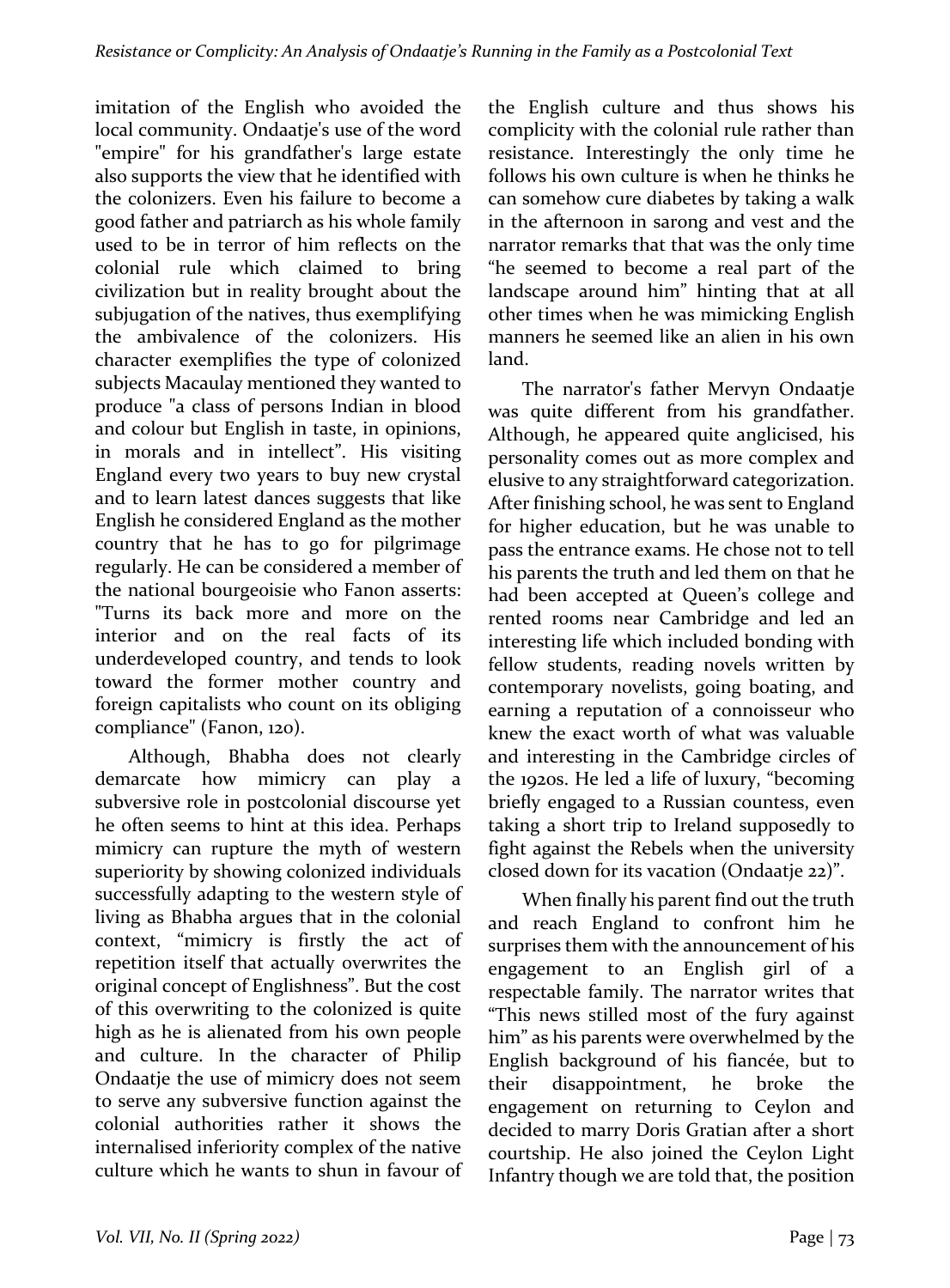he held with the Light Infantry was rather casual- more like a hobby. Giving example of his nonchalant attitude towards his job, Ondaatje narrates,

"Often, in the midst of a party in Colombo, he would suddenly remember he was the duty officer that night and with a car full of men and women planning a midnight swim at Mount Lavinia, he would roll into the barracks, step out in his dress suit, inspect the guard, leap back into the car full of laughing and drunken friends and depart."  $(Ondaatie 24)$ 

Although Mervyns' lifestyle shows clear western influence, we are told that "he always claimed to be a Ceylon Tamil" Ondaatje  $(33)$ and when his mother in law mentioned his Tamil background he used to feel very proud. All these details about his life reveal him as a cultural hybrid, one who has achieved an equilibrium between the opposing cultural attributes of east and west. However, it appears from Bhabha's essay "Signs Taken for Wonders," in *Location of Culture* that he initially considered "hybridity as a subversive tool through which colonized people can defy oppression in its various forms" $(89)$ . This definition of Bhabha fits Mervyn's character as he did challenge oppression by showing defiance first by breaking off his engagement with an English girl and later on by taking his job with CLI in a most casual manner. He also used his position with CLI to bulldoze his way with railway authorities and used his English mannerism and Cambridge contacts to get duty free alcohol from the ships. His hybrid identity is also revealed through his song which he used to sing when drunk and his preference for a local brand of whisky rather than the English liquors. Ondaatje narrates that his father used to lapse into his songs like improvisations of

"My Bonnie Lies over the Ocean" "My whiskey comes over the ocean My brandy comes over the sea But my beer comes from F.X. Pereira

### So F.X. Pereira for me." (Ondaatje 46)

Unlike his father, Mervyn's mimicry of English mannerism possesses an element of mockery as is obvious from this song and his casual treatment of his duty as a CLI officer can be an example of Bhabha's idea of hybridity as a form of resistance. Unlike his father who had built himself an empire, he gave away parts of that land to many people to build their houses and also donated a large part to a school playground. The mimicry exhibited by Mervyn does not show him to be in awe of the colonizers or made him feel superior to his countrymen as his father didrather his detachment towards the importance given by his parents towards everything English reveals his latent resentment against the colonizers.

Another character in the memoir who strongly demonstrates hybridity as a subversive tool of resistance is Lalla who was seen at the races with "a large hat at a rakish angle that she wore with no consideration for anyone behind her, one hand on her hip, one hand on her hat, and a blue jacaranda blossom pinned to the shoulder of her dusty black dress" (Ondaatje 43). Peter Barry's statement that: "hybridity /.../ that is the situation whereby individuals and groups belong simultaneously to more than one culture (for instance, that of the colonizer, through a colonial school system, and that local through oral traditions" (Ondaatje 94) perfectly fits Lalla's personality. Although Lalla enjoyed the westernised culture of the colonial Ceylon, which included drinking, late night partying, gambling, and having romantic extramarital affairs yet she did not use her hybridity to become snobbish like Philip Ondaatje. In fact, she used her emancipated position as a woman to bridge communication gaps with the lower classes. We find that she used to chat comfortably with shopkeepers at the market and on one occasion she went so far as to take a serious risk by hiding her milkman Brumphy who had killed a Scottish man from the police. She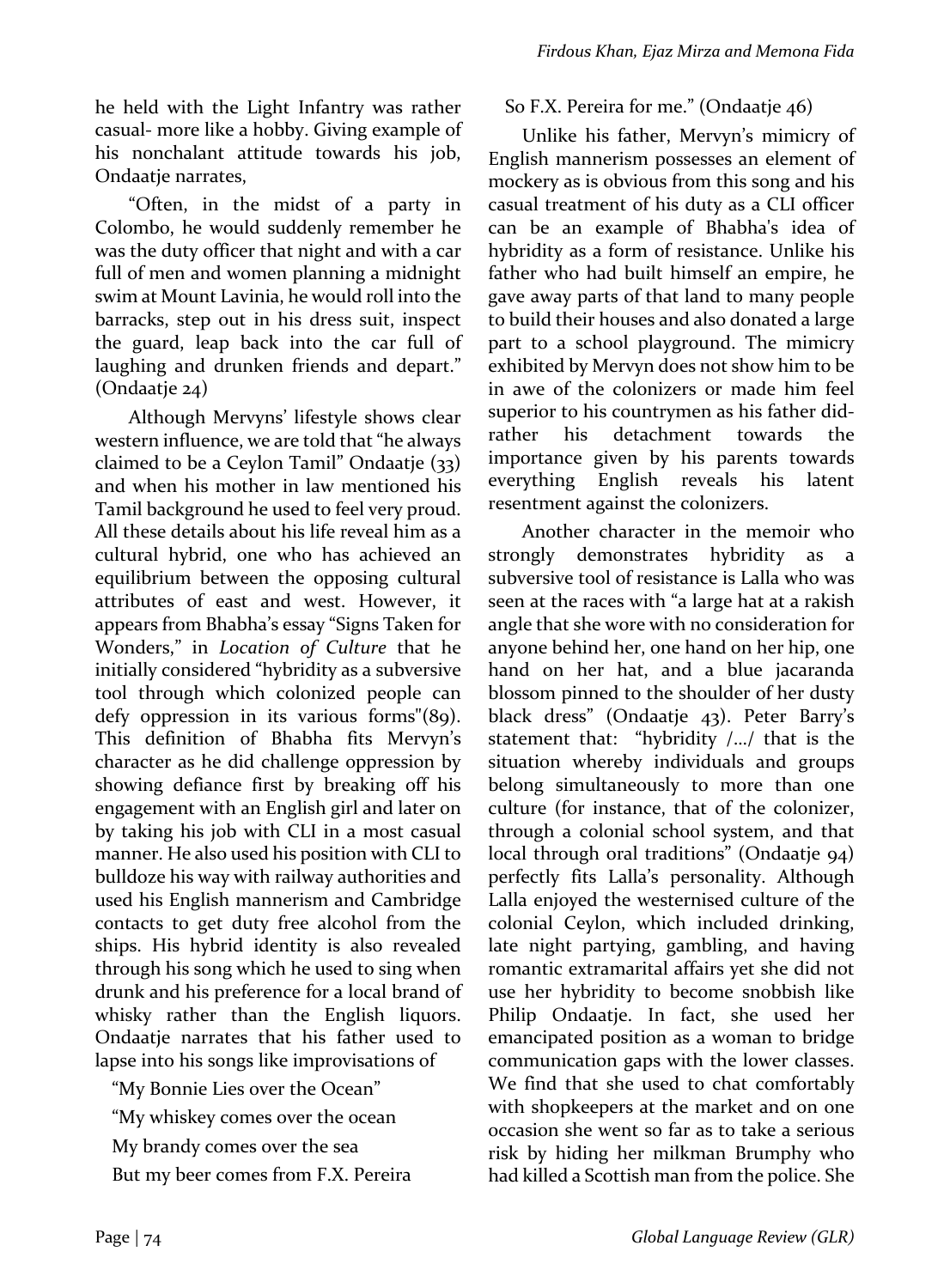even had to appear in the court when accused of protecting a criminal but she did not give in. Because of her western education and upbringing, she was able to run the dairy business successfully after her husband's death and her hybrid identity facilitated her in negotiating through a patriarchal and colonial world successfully.

Lastly, the narrator, Ondaatje, himself is an example of a hybrid identity, who feels comfortable in both cultures, but his decision to visit Ceylon in search of his roots and identity suggests that in spite of living in the western society he does feel closer to his native culture. Apparently, Ondaatje does not show any trauma of split identity but his justification for why he wants to know all the insignificant details of the private past "I want to sit down with someone and talk with utter directness, want to talk to all the lost history like that deserving lover"( Ondaatje 47) expresses his nostalgia for his native past. His pride in his native land and his resentment against the western invaders and the writers who wrote derogatively about Ceylonese is expressed in the chapters named "Tabula Asiae" and "Karapothas". Through the very first lines, "On my brother's wall in Toronto are the false maps. Old portraits of Ceylon. The result of sightings, glances from trading vessels, the theories of sextant" (Ondaatje 50) Ondaatje rejects the western depiction of his native country. He goes on to expose the typical mind set of the colonials who were interested in the rich land but found the natives overly inquisitive and uncouth; 

The island seduced all of Europe. The Portuguese. The Dutch. The English. And so its name changed, as well as its shape-Serendip, Ratnapida ("island of gems") ,Taprobane, Zeloan, Zeilan, Seyllan, Ceilon, and Ceylon—the wife of many marriages, courted by invaders who stepped ashore and claimed everything with the power of their sword or bible or language. (Ondaatje  $57$ )

At another place he states that Ceylon

always attracted too many foreigners who conquered the territory in their obsession for something as slight as the aroma of cinnamon and became wealthy by trading in spices. His pride in his native land becomes apparent when he claims that the Sinhalese alphabet contains the most beautiful symbols or when he refers to the richness of the language "where there are eighteen ways of describing the smell of a durian" (Ondaatje 55). A few lines down after describing the beauty of the land in the tropical monsoon, he writes; "One morning I would wake and just smell things for the whole day, it was so rich I had to select senses" (Ondaatje 55). He is conscious of his hybridity when he exclaims; "I sit in a house on Buller's Road. I am the foreigner. I am the prodigal who hates the foreigner"  $(63)$  exemplifying Ganapathy Dore's statement that "hybridity is the essence of the postcolonial self. It is made up of the prodigal and the foreigner in one"  $(7)$ . His anger against the invaders is expressed through a mocking statement in which he says that Ceylon was a paradise with a darker side as he elaborates that his ancestor, William Charles Ondaatje, had known about a minimum of fifty-five varieties of poisons readily accessible to his compatriots, but "none of it, it seems, used against the invaders" (Ondaatje 64).

## **Conclusion**

The discussion of these three characters and the narrator demonstrates that mimicry and hybridity are fluid concepts and they are employed at various levels by various people for various purposes. For instance, in the case of Phillip Ondaatje it seems that he used mimicry to survive and to achieve success in the colonial environment wherein Memmi's words; "The entire bureaucracy, the entire court system, all industry hears and uses the colonizers' language…make the colonized feel like a foreigner in his own country"( $150$ -151). His use of mimicry makes him a mimic man who gets alienated from his own people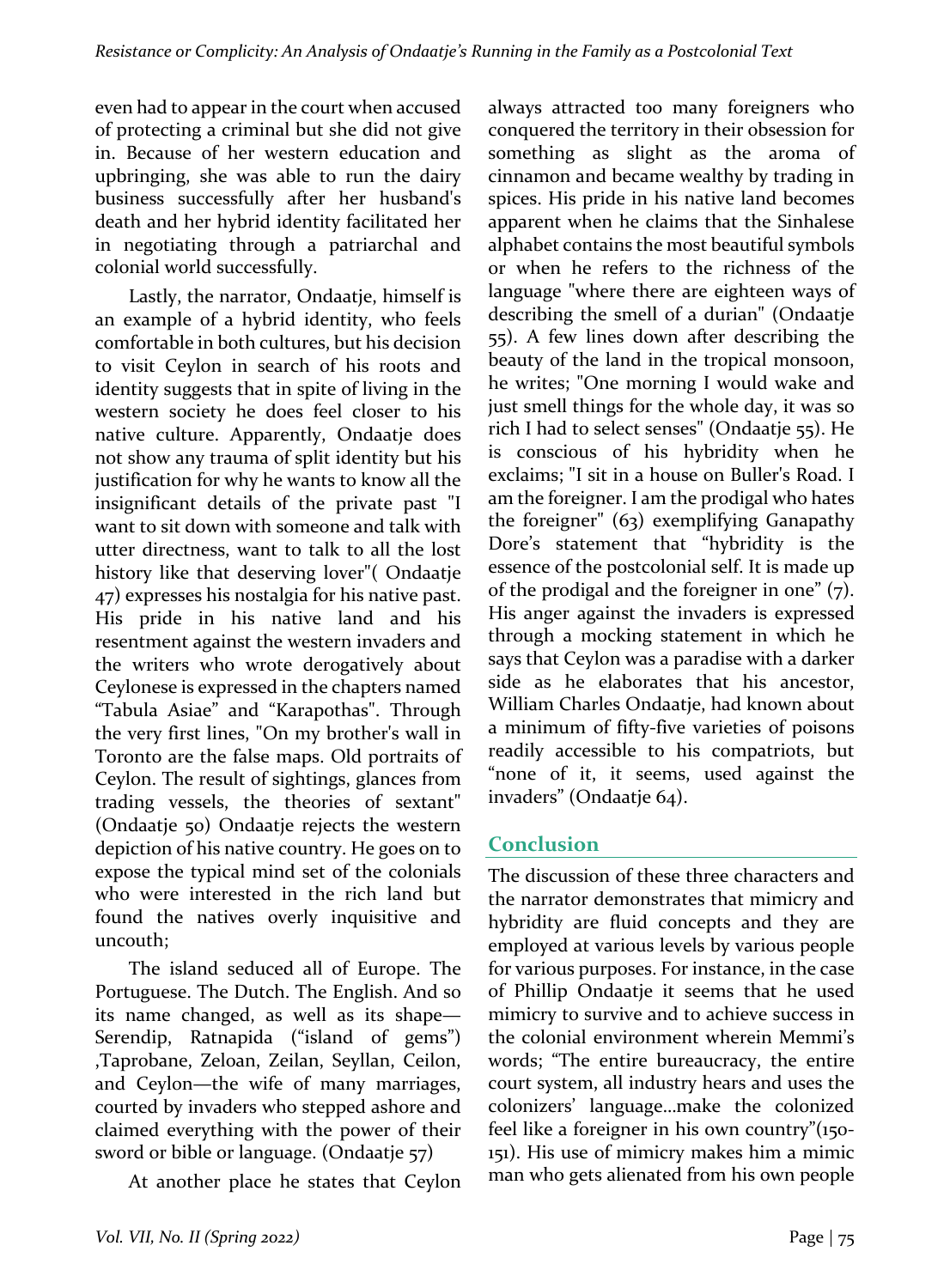because of his blind following of English mannerism and does not show much subversion other than proving that by following western values a native can gain material success in the colonial world just like an English man. Mervyn and Lalla emerge as cultural hybrids who employ their hybrid identities as tools of subversion: Mervyn breaks off with his English fiancée and makes a mockery of his job with the CLI while Lalla uses her position to protect a native accused of killing a Scot by hiding him from police. In the case of these two characters, it seems they used the mimicry as what Lacan calls a "camouflage... It is not a question of harmonizing with the background, of becoming mottled-exactly like the technique of camouflage practiced in human warfare." (Location 122).

Like Rushdie, Ondaatje has sometimes been condemned for pandering to a wonderseeking Western readership (Mukherjee  $1985$ ), but in this memoir, he appears as a cultural hybrid who uses his position of inbetweenness to criticize the western hegemony in representation and challenges the biased depictions of Ceylon and its people. Although he belonged to an elite class who is accused of showing complicity and ambivalence towards the colonial rule as it suited their privileged position in the colonized society, he has tried to show the arrogance of the English who disdained to mix with the locals, even the ones like the narrator's grandfather who aspired to be like his colonizer masters, as well the ambivalence of elite classes like his own ancestors who remained passive during the liberation struggles. Over all, it can be concluded that *Running in the Family* demonstrates postcolonial resistance through the narration as well as some of its characters whose colonial ambivalence, hybridity and mimicry were used to subvert colonial domination.